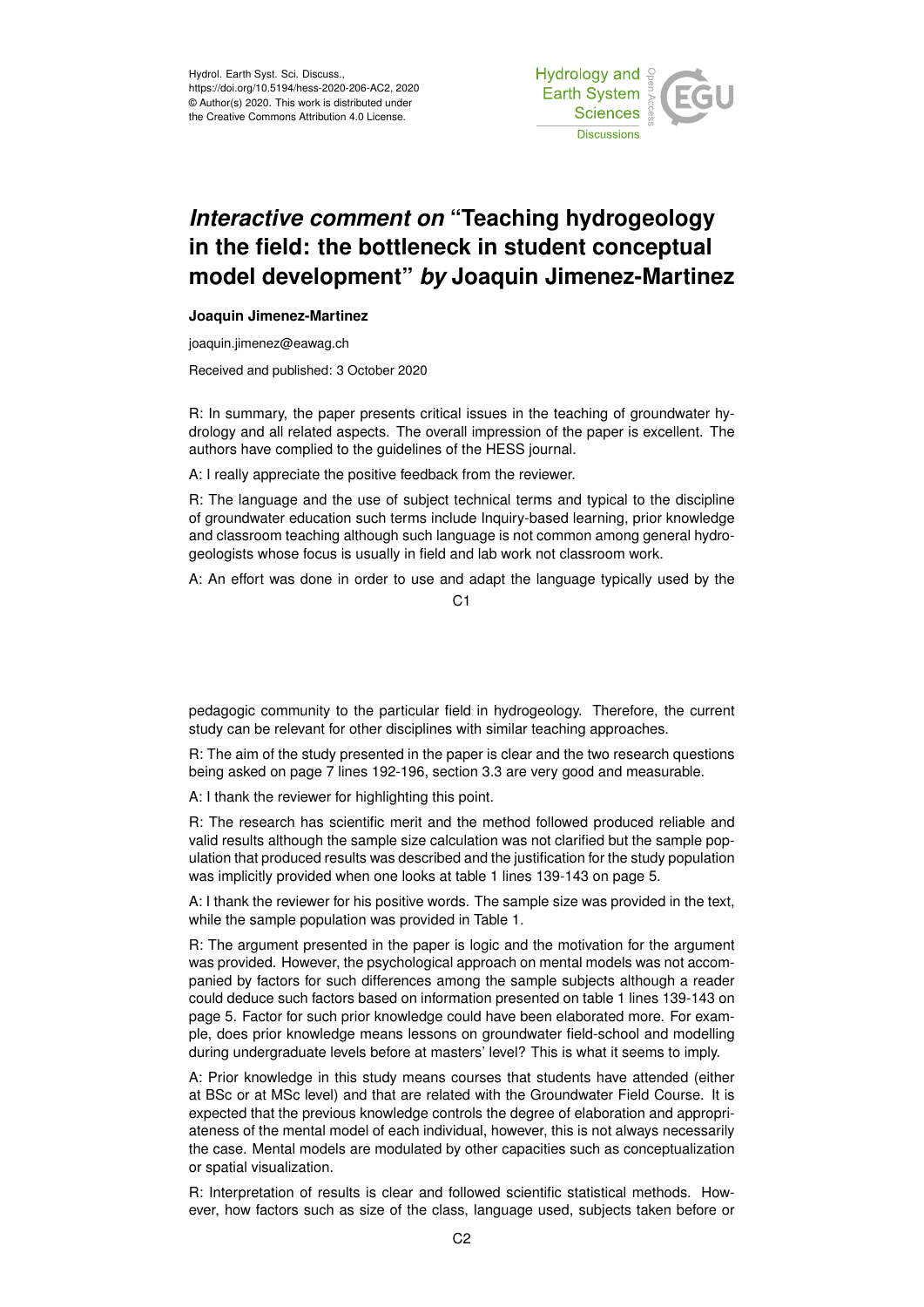alongside groundwater hydrology, level at which students learning groundwater, exposure to field and lab equipment and field-school at undergraduate level would have produced probably slightly different results when groundwater hydrology is introduced at Masters level. In some countries like South Africa especially at the University of the Western Cape, groundwater hydrology are from undergraduate students [Years 1-4] to postgraduate students [Masters and PhD students]. In addition, the use of English as media of teaching had been assumed to be clear to all students which are not the case. The education background in terms of exposure to natural science subjects has been assumed to be uniform which is not true. All these factors make me agree with the authors of the paper that specific lessons in the classroom, prior to going to the field to introduce methodologies for conceptual model expressions should be integrated into courses based on active learning. In addition, I agree that inclusion of physical models for classroom teaching, prior to going to the field will help students understanding of conceptual models [Lines 296-301 page 11

A: I agree with the reviewer that the listed factors such as size of the class and language can play a role in the final result of this study. I agree also that probably the best strategy Is to introduce concepts of groundwater hydrology all over undergraduate and graduate years. Because the latter can result extremely difficult, the alternative is to introduce methodologies for conceptual model expressions (including physical models) just before to go to the field.

R: Specific points about the paper [with highlights pages and paragraphs] The paper presents valid research that tells us something new about how we should train our young groundwater hydrologists. Other key points in the paper are as follows:

Teaching strategies: Lecture, field and practical classes method of teaching remains the common one among Groundwater hydrology educators.

A: I agree.

R: Heterogeneity in prior knowledge of learners will remain prevalent because ground-

water hydrology is applied science and it draws on learners with diverse background

A: I agree.

R: Provision on appropriate basics in groundwater flow and transport should be promoted and support and in addition I add that recharge-discharge topic should be introduced at undergraduate with physical models and conceptual models during fieldschools trips in order to grow students in modelling world

A: I agree. This is currently done in our undergraduate and graduate groundwater courses.

R: Implementing the in-situ-lecture-based explanation [theoretical knowledge] with inquiry-based learning [data gathering, analysis and interpretation] as shown on page 3 lines 88-89] in groundwater hydrology lessons from undergraduate to postgraduate will strengthen the modelling and address the problems being presented in this paper.

## A: I agree.

R: Spatial visualization versus visual penetration ability as presented on page 4 lines 119-125. What seems more problematic is the visual penetration ability among many students. Students tend to understand spatial visualisation fasters when they are in the field during field-school trip and tend to draw cross-sections or profiles easier of what they see on the surface but the ability for visual penetration remains a challenge. [It is like asking them to draw a conceptual model of heaven with all angels signing or dancing]. At this point student with geological background tend to understand this type of visualisation better and quicker if they learned geological cross-sections.

A: I agree.

R: The paper was based on the case study that based on master curriculum in groundwater hydrology. However, if undergraduate curriculum in groundwater hydrology was used, maybe results could have been different. At Masters' level, students have acquired prior knowledge from various disciplines as shown on Table 1 and indeed such